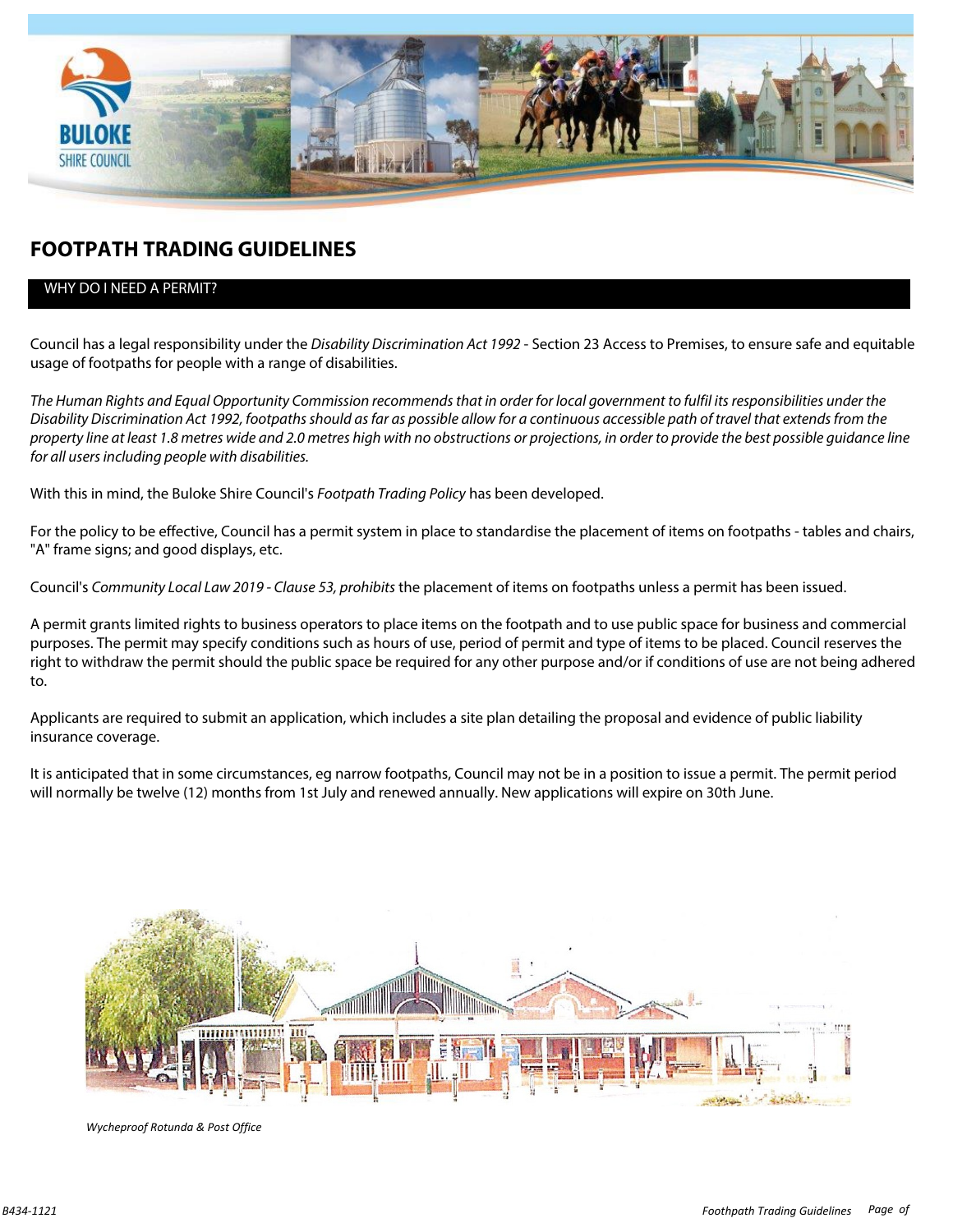**This permit is conditional on the permit holder complying fully with these guidelines and any other statutory obligation associated with the activity.** 

### **General**

1. You must supply a copy of your current public liability insurance policy to Council to the value of 20 million dollars (\$20,000,000) for the duration of the permit.

2. Signed indemnity form

3. The permit must be renewed by 30th June each year. Annual permit fee applies.

4. The tables, chairs, A-frame advertising sign, goods/food displays and screens/planter boxes must be positioned at kerbside of footpath allowing a minimum of 0.4 metre clearance from the kerb.

 5. An unobstructed minimum of 1.5 metres wide pedestrian zone is required along the footpath parallel to the premises property line where the total footpath width is less than 3.5 metres wide.

 6. An unobstructed minimum of 1.8 metres wide pedestrian zone is required along the footpath parallel to the premises property line where the total footpath width is more than 3.5 metres wide.

 7. Failure to comply with these conditions or any directions given by an Authorised Officer of Council may result in the said goods being impounded, the permit being revoked, possible fines being issued and/or prosecution action before the Magistrates Court.

8. All items must be stored or removed at the cease of trading each day according to permit conditions.

9. Council reserves the right to refuse and cancel any application.

 10. Any tables, chairs, A-frame advertising sign and saleable goods, which in the opinion of an Authorised Officer of Council, detract from the aesthetic appearance of the building or streetscape, will not be permitted.

 11. Operators must take all necessary steps to ensure no noise or other disturbance or emanates from the kerbside activity, which causes a nuisance to to others or causes detriment to the amenity of the neighbourhood.

a. No sound amplification equipment, juke boxes or loud speakers shall be placed used in the kerbside seating area for the purpose of announcement, broadcast, playing music or similar purposes.

b. No live entertainment is permitted without the written permission of the Authorised Officer.

12. The placement of items on the foothpath must allow for free access to public transport stops, water hydrants, pedestrian crossings, bins, seats, post boxes and all other facilities provideed within the footpath reserve.

13. Applicants should consider heritage overlays, existing streetscapes and any design or colour themes agreed amongst trader associations when selecting furniture. Also applicants should consider the vision impaired when deciding on advertising signs, goods, chairs and tables in regards to using contrasting colours to assisit the vision impaired.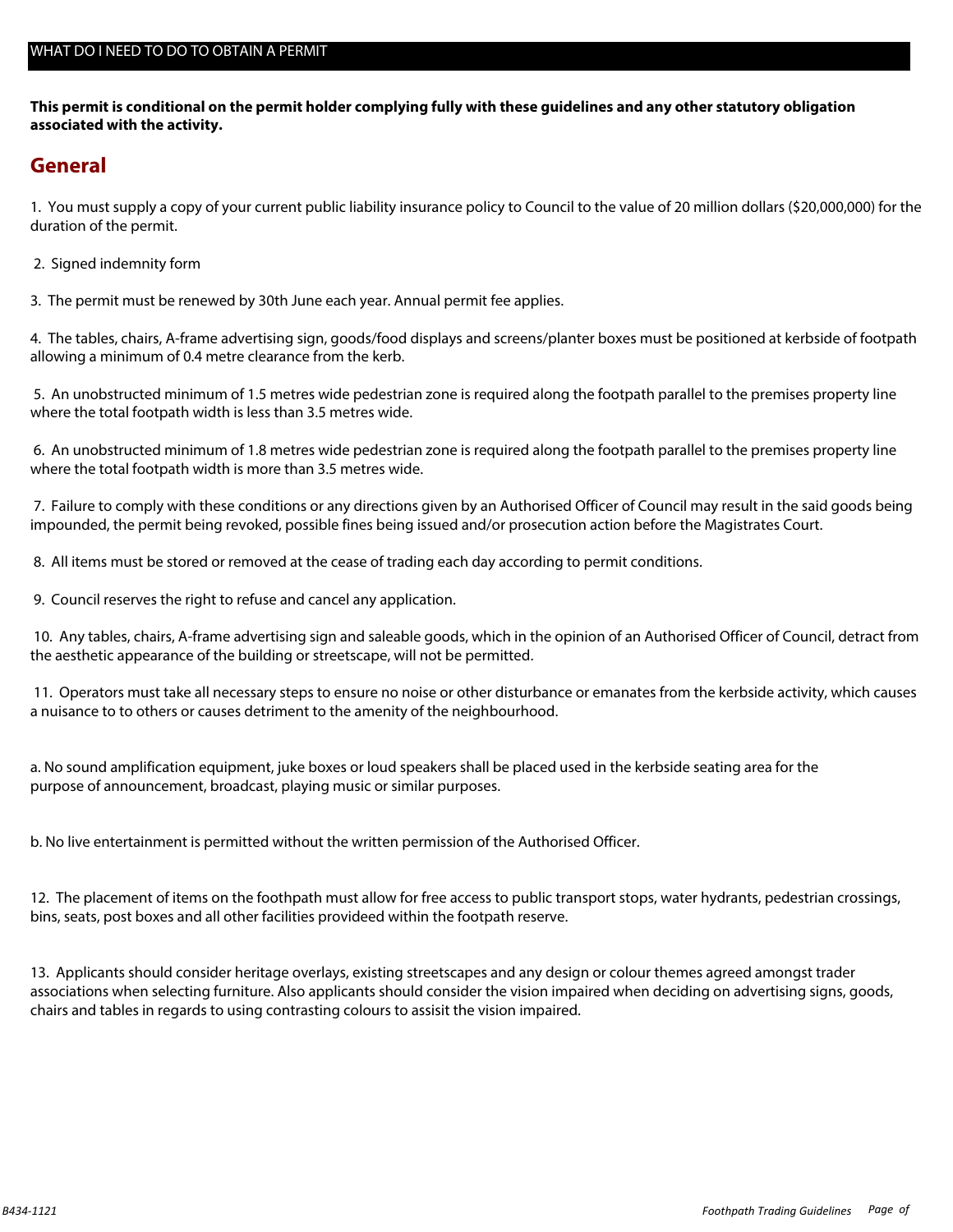### **Footpath Zones**

The Buloke Shire Council has divided the footpath into Zones for ease of understanding.

In order to provide a clear and suitably unobstructed footway for pedestrian access, there are three (3) main functions of each footpath the Pedestrian Zone, the Trading Zone and the Kerbside Zone.

Walkways must extend out from the building line and provide a safe, clear and consistent pathway to meet the needs of a range of users including parents with prams, pet owners and people of all ages and abilities. In order to achieve this any street furniture, signs, trader's activities or displays should be placed towards the kerbside, not along the property line.

Pedestrian Zone: extends from the property line to allow suitable passage by footpath users. This area of the footpath must be kept free from any items or structures at all times.

Trading Zone: this is the only area of the footpath where the placement of goods, cafe furniture and ancillary items may be authorised.

Kerbside Zone: a minimum buffer of clear footpath must be provided from the kerb to allow for access to and from parked vehicles, including loading Zones. Where there is a disabled parking bay, the setback from the kerb will need to be greater. This area of the footpath must be kept free from any items or structures at all times.

| Total Footpath Width Less than 3.5m wide |                                                                  | 3.5m or wider                                                    |  |
|------------------------------------------|------------------------------------------------------------------|------------------------------------------------------------------|--|
| Pedestrian Zone                          | Minimum 1.5m from the property line towards<br>the kerb          | Minimum 1.8m from property line towards the kerb                 |  |
| <b>Trading Zone</b>                      | Remaining area once walkway and Kerbside<br>Zones are identified | Remaining area once walkway and Kerbside Zones are<br>identified |  |
| Kerbside Zone                            | Minimum 0.4m from the kerb of the road                           | Minimum 0.4m from the kerb of the road                           |  |
|                                          | Minimum 1.5m if a disabled parking space<br>adjoins the footpath | Minimum 1.5m if a disabled parking space adjoins the<br>footpath |  |
|                                          | Minimum 0.7m if a loading zone adjoins the<br>footpath           | Minimum 0.7m if a loading zone adjoins the footpath              |  |

### HOW DO I IDENTIFY THE VARIOUS FOOTPATH "ZONES"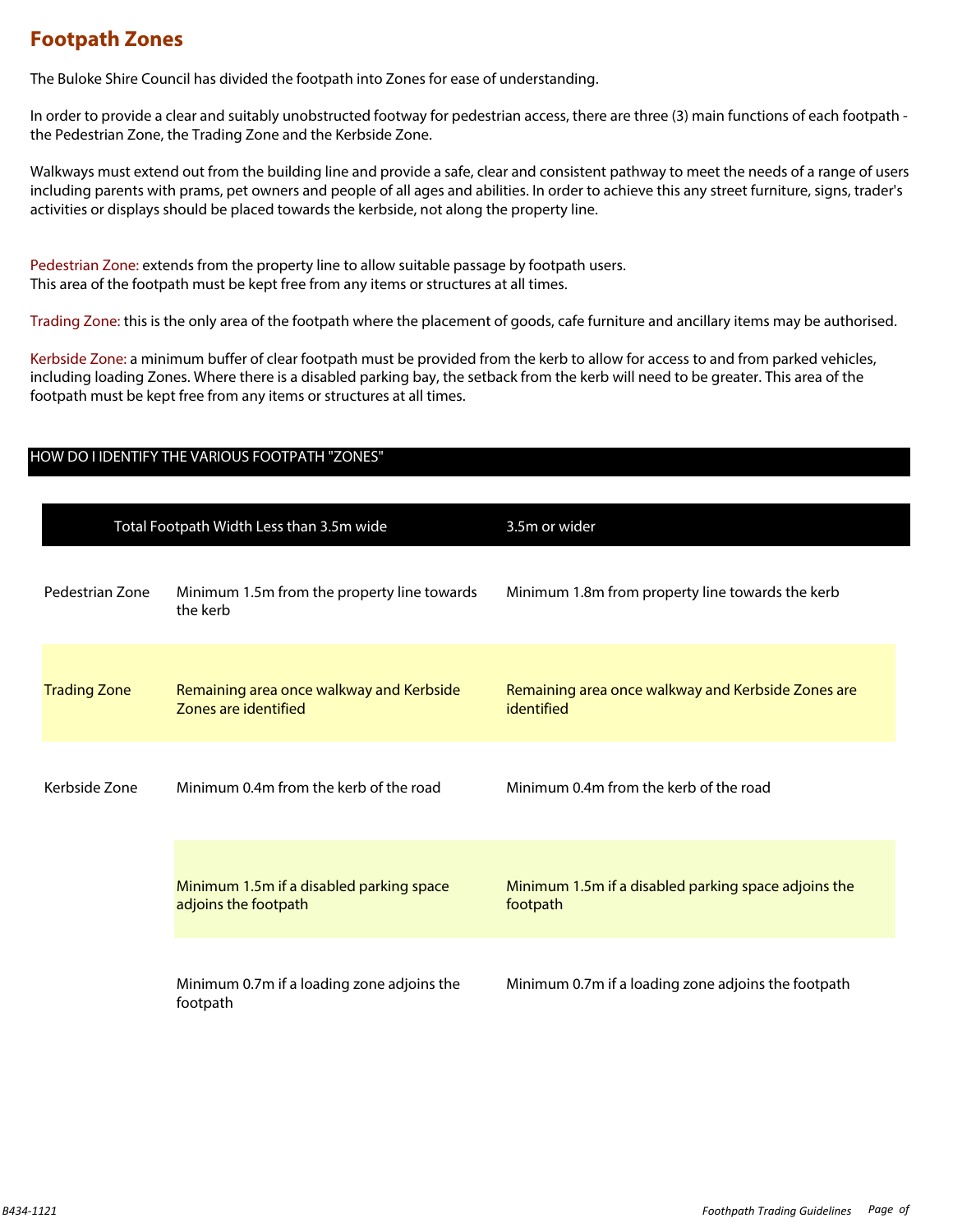### **A-Frames**

1. Any temporary sign must not exceed 0.6 metres in width or 1.0 metre high when displayed. Temporary signs may only be displayed outside the premises to which they relate, and only at times during when the premises are open to the public.

2. The maximum number of signs allowed per premises is two (2)

3. Any sign with an area in excess of 1.5m2 may require a planning permit.



## **Tables/Chairs/Umbrellas**

1. No chairs are to back on to the kerb unless a screen or planter box separates them.

2. Umbrellas may be provided for tables on the condition that there is a minimum of 2 metres height clearance from the underside of the umbrella to the footpath and they are securely weighted or fastened. The umbrella must not extend into the Pedestrian Zone.

3. Where service of food to tables on footpath is permitted, operators must clear away litter,

cigarette butts, food scraps and other rubbish left on the site and deposit it within the operator's own bins that are kept inside the premises. The operator must not sweep or deposit any dirt, litter, cigarette butts or other rubbish left on site into the gutter.

4. No food or drink is to be prepared, cooked or heated at the kerbside seating. The preparation, handling and serving of food and drinks to patrons at tables and chairs is to be in accordance with Food Act 1984, Codes of Practice and any requirement as specified by Councils Environmental Health Officer.

5. A current Liquor Licence (or Council Planning Permit) is required covering the Trading Zone, prior to allowing the consumption of alcohol at tables or chairs.

6. The permit holder is responsible for the conduct of patrons at tables and chairs and ensuring patrons do not rearrange tables and chairs to obstruct the footpath.

7. Tables and chairs are to be of commercial grade, designed for a public environment (preferably timber or metal), to ensure the safety of patrons and pedestrians. The use of plastic (residential grade) garden furniture is strictly prohibited.

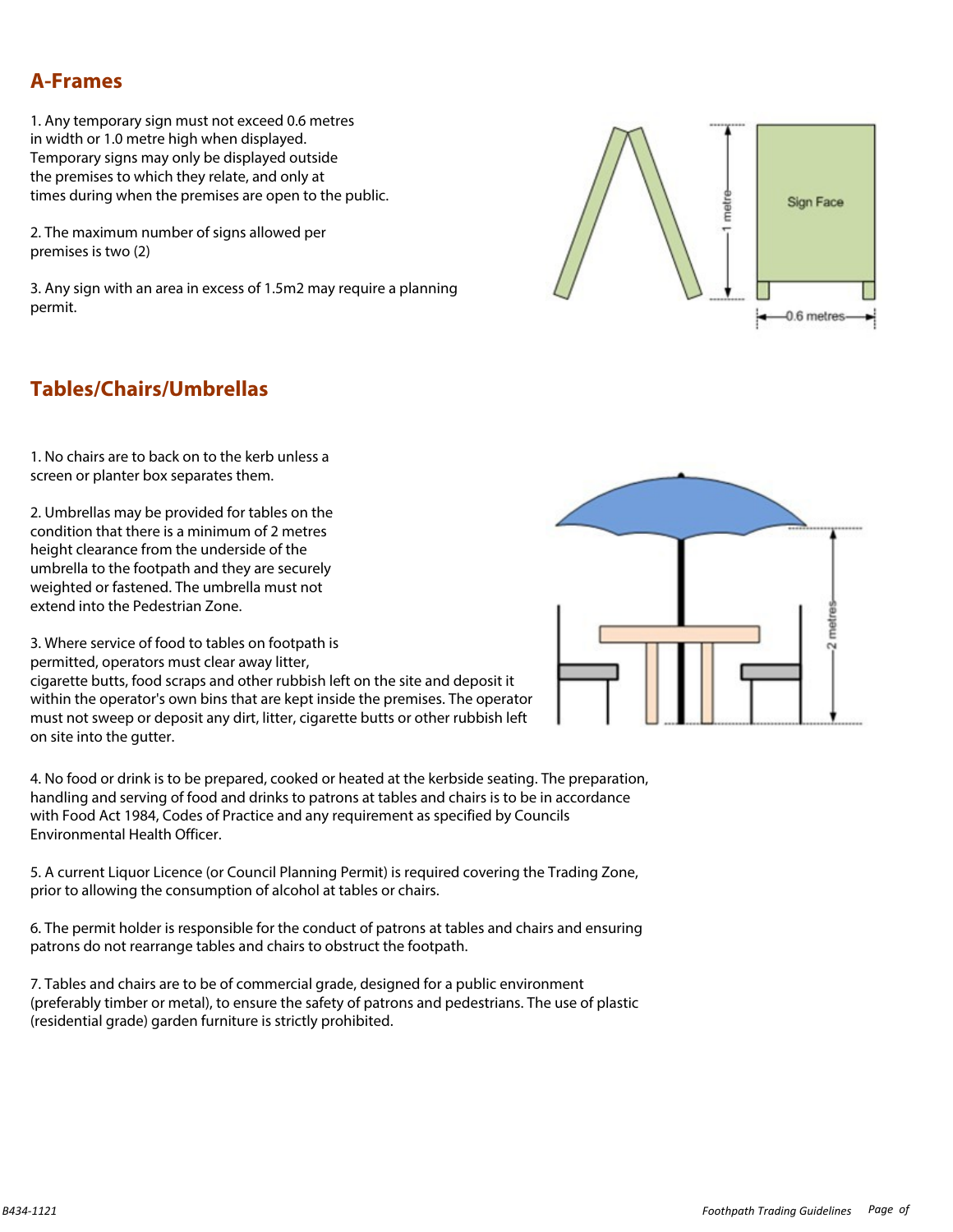# **Displays (Goods/Food)**

1. Goods may only be displayed directly outside premises to which they relate, must be confined within the Trading Zone and must not be affixed to any footpath, building, street furniture, pole or other structure. Sandbags or similar devices should be used to prevent disturbance by wind.

2. Goods for display other than food shall not exceed a height of 1.2 metres or 0.75 metre in width.

3. Food display units must be of solid construction and capable of bearing the weight of the proposed display; secured in place so that it can not move due to wind; have a total maximum height of 2.1metres, width 2.0 metres depth of 1.0 metre; and the underside of any roof or canopy on the unit must be a minimum of 1.9 metres from the footpath level and be able to be removed from the footpath (including ornaments and any other item attached to the unit) within ten minutes of a request by an Authorised Officer of Council.

4. No goods may be stored on the footpath under or beside the unit.

5. The display of fresh fruit and vegetables, tinned and dry packaged foods are permitted subject to such displays being in units specifically designed for that purpose.

### **Screen/Planter Boxes /Display Units**

1. The maximum height for screen or planter boxes (including plant height) is 1.0 metre and each planter box or screen must not exceed a length of 1.8 metres.

2. Screens, planter boxes and display units must have a space of 0.75 metre between each. where adoining businesses have the same, there must be a minimum of 0.75 metre space between units at the property boundary, thus providing a total of 1.5 metres pedestrian access.

3. Depending on its merits, the maximum number of planter boxes allowed will be four, and the permit holder is responsible for the care, maintenance and replacement of planter tubs/boxes and any plants there in.

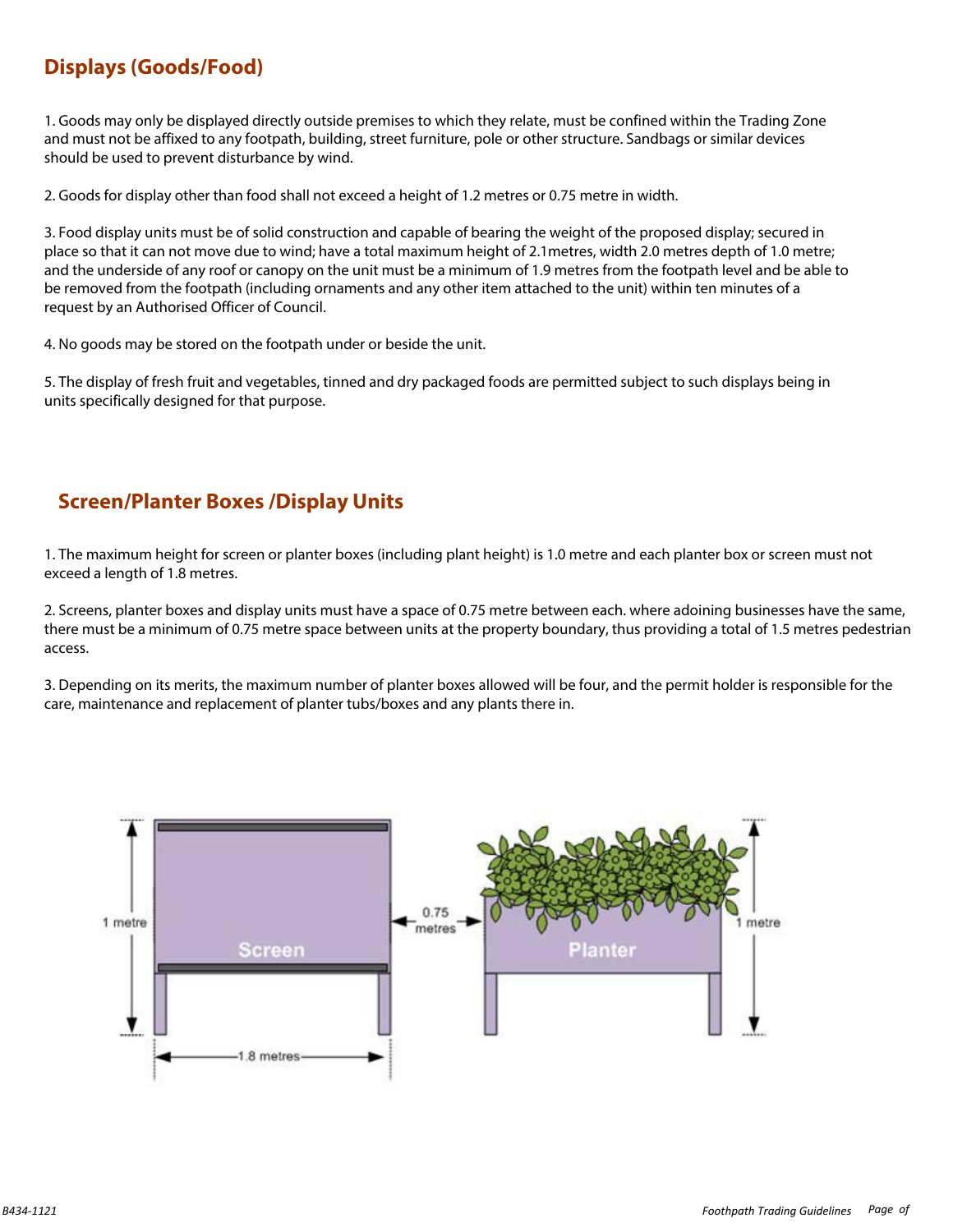### HOW TO PREPARE YOUR APPLICATION

Follow the steps below to prepare your Application to Place Items on a Footpath:

- Arrange public liability insurance (in the form of a Certificate of Currency) for \$20,000,000 and detailing coverage that Corrency extends to all items placed on footpath in accordance with Council's Footpath Trading Policy.
- Submit a site plan detailing all items to be placed on the footpath, including the dimensions of the items and any Council  $\bigcirc$  infrastructure, such as bins, benches, poles, parking signs, etc
- $\bigcap$  Complete the application form
- $\bigcap$  Sign indemnity form
- $\bigcirc$  Pay permit application fee

#### HOW TO LODGE YOUR APPLICATION

**Mail:** place the signed application form, a copy of your public liability policy, signed indemnity form and site plan in an envelope. Post it to Buloke Shire Council, PO Box1 Wycheproof VIC 3527.

#### **In Person: 367 Broadway, Wycheproof**

**Fax:** (03) 5493 7395

**Email: [buloke@buloke.vic.gov.au](mailto:buloke@buloke.vic.gov.au?subject=Returned%20Form%3a%20Footpath%20Trading%20Guidelines%20B434)**

### APPLICATION APPROVAL

An 'Existing Permit holder - the permit must be renewed by the the 30th June each year. Renewal applications will be sent to you prior to this date. Ensure you submit your signed application and a renewed copy of your public liability insurance.

A 'New' Application for a Permit: please refer to the above instructions on 'How to lodge your application'.

### MORE INFORMATION

For more information, contact the Buloke Shire Council on 1300 520 520